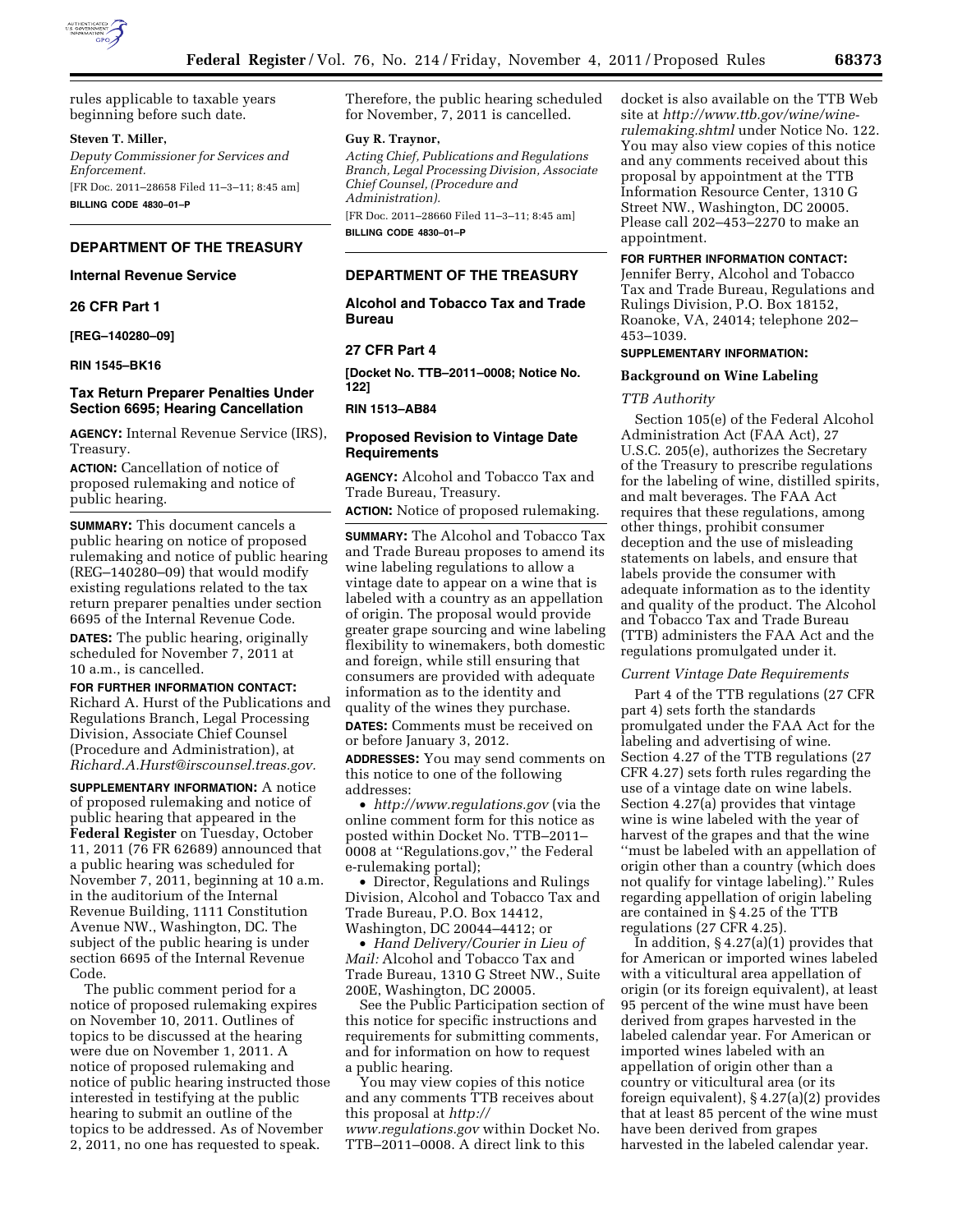The requirement that vintage wine must be labeled with an appellation of origin other than a country derives from T.D. ATF–53, published in the **Federal Register** (43 FR 37672) by TTB's predecessor agency, the Bureau of Alcohol, Tobacco and Firearms (ATF), on August 23, 1978. Prior to that time the applicable regulations required that grapes used to make vintage wine must have been grown in the same ''viticultural area,'' a term then undefined by the regulations.

In amended Notice No. 304, a notice of proposed rulemaking preceding T.D. ATF–53 and published in the **Federal Register** (42 FR 30517) on June 15, 1977, ATF noted that the wine industry advocated that the then current requirement that 95 percent of the grapes used to make vintage wine be grown in the labeled appellation area be reduced to 75 percent. This mirrored the requirement that to bear an appellation of origin, at least 75 percent of the grapes used to make a wine must be grown in the appellation area indicated on the label. The industry position, according to ATF, was that ''vintage means only that the grapes were grown in the specified year, and that the place in which the grapes were grown is unimportant.'' ATF stated in that notice that it did not agree, commenting as follows

A good year in one part of California, for example, does not necessarily mean a good year in another part, any more than a good year in Burgundy means a good year in Bordeaux. For a vintage to be meaningful to consumers, they must have assurance that the grapes were grown in the place stated on the label. We believe that a 95 percent requirement provides greater assurance than a 75 percent requirement.

However, in T.D. ATF–53, the agency modified its position somewhat stating that it concurred with the industry position that a vintage date should refer only to the year of harvest. Accordingly, a new regulatory provision regarding appellations of origin, also adopted in T.D. ATF–53, required that the percentage of grapes required to come from the labeled appellation area depended upon whether the appellation was a viticultural area (85 percent), a State, county or foreign equivalent (75 percent), or a multicounty or multistate appellation (100 percent), but in each case without reference to vintage date usage. The rulemaking record for T.D. ATF–53 does not explain why ATF decided that vintage wine must be labeled with an appellation other than a country, but it does indicate that the agency believed that a vintage date should provide consumers information about harvest conditions.

### **European Commission Petition**

The European Commission submitted a petition to TTB to amend § 4.27(a) to allow the use of a country appellation for vintage labeling. The petitioner states that the current regulation prohibiting a country appellation presents a significant difficulty for its member countries.

The petitioner notes that some of its member countries are much smaller in size than certain U.S. States, counties, and even certain American viticultural areas (AVAs). To illustrate this, it compares the areas of Malta (246 sq. km), Luxembourg (2,586 sq. km), and Austria (83,871 sq. km) with the Lodi AVA (2,230 sq. km) and the Ohio River Valley AVA (67,000 sq. km). The petitioner argues that there is no convincing rationale for a rule that allows vintage dating for a wine with an appellation of ''California'' (423,970 sq. km), but not for a wine labeled with the appellation ''Portugal'' (92,391 sq. km).

The petitioner also contrasts the vintage date rule in question with the general varietal (grape type) labeling rule contained in 27 CFR 4.23(a), under which the names of one or more grape varieties may be used as the type designation of a grape wine only if the wine is also labeled with an appellation of origin as defined in § 4.25. Because § 4.25 includes countries within the definition of an appellation of origin, a wine labeled with a varietal designation may be labeled with a country appellation. The petitioner contends that these regulatory rules are inconsistent and that it would seem more logical to apply a coherent approach and allow vintage labeling for wines labeled with a country appellation.

Finally, the petitioner asserts that the language in Article 7(1) of the 2006 agreement on trade in wine between the United States and the European Community (EC) supports the proposed change. (See *[http://www.ttb.gov/](http://www.ttb.gov/agreements/eu-wine-agreement.pdf)  [agreements/eu-wine-agreement.pdf.](http://www.ttb.gov/agreements/eu-wine-agreement.pdf)*) TTB notes that Article 7 concerns names of origin, which include the country names of the Member States of the European Union. However, because the use of vintage dates is not specifically addressed in that provision, TTB does not consider this assertion to be particularly supportive of the proposed change.

#### **TTB Analysis**

TTB believes that the petitioner has generally presented persuasive arguments for consideration of the proposed change and that there are three reasons why the proposed change

would be consistent with the FAA Act mandate to ensure that consumers have adequate information about the quality and identity of the product.

First, TTB believes that its most recent rulemaking action regarding vintage date requirements supports a reconsideration of this issue since the current proposal, like the earlier action, would liberalize the vintage date requirements in § 4.27. See T.D. TTB– 45, published in the **Federal Register**  (71 FR 25748) on May 2, 2006. In that earlier rulemaking, TTB liberalized the vintage date requirements by reducing the percentage of wine derived from grapes required to be harvested in the labeled calendar year from 95 percent to 85 percent for wine labeled with an appellation of origin other than a country or a viticultural area (or its foreign equivalent). The percentage remained at 95 for wines bearing a viticultural area (or its foreign equivalent) as an appellation of origin. Blending wine from different vintages could result in a more consistent product and provide a better value for consumers, according to the proponents of the earlier liberalization of vintage date labeling.

Similarly, under the current proposal, winemakers, domestic or foreign, would have the flexibility to use grapes from a wider area to produce more consistent wines for consumers while still providing the year date of harvest information to the consumer.

Second, as noted in the public comment discussion in the preamble of T.D. TTB–45, not all consumers use vintage dates as an indication of harvest conditions. That discussion quoted two commenters as stating that many consumers, particularly those who purchase moderately priced wines, use the vintage date to ensure that they are not purchasing a wine that is too old or too young for their preferences. The consumer makes this particular use of the vintage date regardless of whether the appellation of origin is a country or a smaller region within a country.

Finally, TTB believes that the use of a country appellation of origin on vintage wine would not detract from the statutory mandate to provide consumers with adequate information as to the identity and quality of the wines they purchase. Even though the use of a country appellation for a large country such as the United States or Australia might not be a useful indication of harvest conditions, it would not necessarily be misleading to consumers: purchasers of a wine labeled ''United States'' likely understand that harvest conditions are not uniform for the entire United States. On the other hand,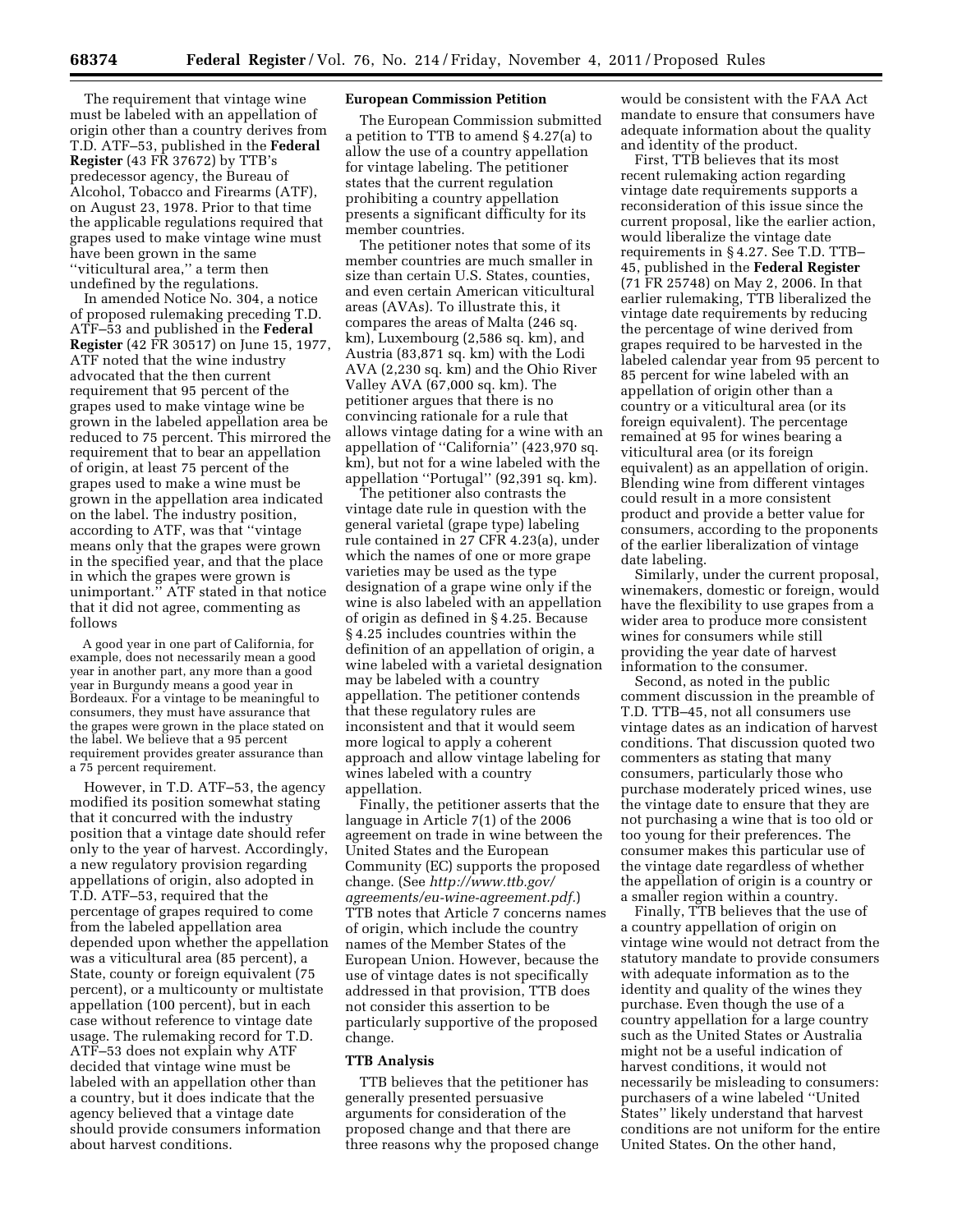vintage dates for smaller appellations, such as Napa Valley or Bordeaux, will still provide useful information to consumers who do make purchases based on harvest conditions attributable to a particular vintage.

Based on the above, TTB believes the petitioner's proposal merits consideration and public comment. Accordingly, this document sets forth proposed amendments to § 4.27 to allow vintage labeling for wines labeled with a country as an appellation of origin. In addition, the proposed amendments to § 4.27 require a conforming amendment in § 4.34(b)(5) to remove the reference to the requirement that an appellation of origin for vintage wine shall be other than a country.

### **Public Participation**

#### *Comments Sought*

TTB requests comments from interested members of the public. TTB is particularly interested in how effectively the proposed changes will serve the mandate under the FAA Act of providing consumers with adequate information about the identity and quality of wines and preventing consumer confusion. Please provide specific information in support of your comments.

#### *Submitting Comments*

You may submit comments on this notice by using one of the following three methods:

• *Federal e-Rulemaking Portal:* You may send comments via the online comment form linked to this notice within Docket No. TTB–2011–0008 on ''Regulations.gov,'' the Federal erulemaking portal, at *[http://](http://www.regulations.gov) [www.regulations.gov.](http://www.regulations.gov)* A link to the docket is available under Notice No. 122 on the TTB Web site at *[http://](http://www.ttb.gov/wine/wine-rulemaking.shtml) [www.ttb.gov/wine/wine](http://www.ttb.gov/wine/wine-rulemaking.shtml)[rulemaking.shtml.](http://www.ttb.gov/wine/wine-rulemaking.shtml)* Supplemental files may be attached to comments submitted via Regulations.gov. For information on how to use Regulations.gov, click on the site's Help or FAQ tabs.

• *U.S. Mail:* You may send comments via postal mail to the Director, Regulations and Rulings Division, Alcohol and Tobacco Tax and Trade Bureau, P.O. Box 14412, Washington, DC 20044–4412.

• *Hand Delivery/Courier:* You may hand-carry your comments or have them hand-carried to the Alcohol and Tobacco Tax and Trade Bureau, 1310 G Street NW., Suite 200E, Washington, DC 20005.

Please submit your comments by the closing date shown above in this notice. Your comments must reference Notice

No. 122 and include your name and mailing address. Your comments also must be made in English, be legible, and be written in language acceptable for public disclosure. TTB will not acknowledge receipt of comments, and will consider all comments as originals.

If you are commenting on behalf of an association, business, or other entity, your comment must include the entity's name as well as your name and position title. If you comment via Regulations.gov, please include the entity's name in the ''Organization'' blank of the comment form. If you comment via postal mail, please submit your entity's comment on letterhead.

You may also write to the Administrator before the comment closing date to ask for a public hearing. The Administrator reserves the right to determine whether to hold a public hearing.

## *Confidentiality*

All submitted comments and attachments are part of the public record and subject to disclosure. Do not enclose any material in your comments that you consider to be confidential or that is inappropriate for public disclosure.

### *Public Disclosure*

On the Federal e-rulemaking portal, Regulations.gov, TTB will post, and the public may view, copies of this notice, selected supporting materials, and any electronic or mailed comments received about this proposal. A direct link to the Regulations.gov docket containing this notice and the posted comments received on it is available on the TTB Web site at *[http://www.ttb.gov/wine/](http://www.ttb.gov/wine/wine-rulemaking.shtml)  [wine-rulemaking.shtml](http://www.ttb.gov/wine/wine-rulemaking.shtml)* under Notice No. 122. You may also reach the docket containing this notice and the posted comments received on it through the Regulations.gov search page at *[http://](http://www.regulations.gov)  [www.regulations.gov.](http://www.regulations.gov)* All posted comments will display the commenter's name, organization (if any), city, and State, and, in the case of mailed comments, all address information, including email addresses. TTB may omit voluminous attachments or material that it considers unsuitable for posting.

You and other members of the public may view copies of this notice, all related petitions, maps and other supporting materials, and any electronic or mailed comments received about this proposal by appointment at the TTB Information Resource Center, 1310 G Street NW., Washington, DC 20005. You may also obtain copies for 20 cents per 8.5- x 11-inch page. Contact TTB's information specialist at the above

address or by telephone at 202–453– 2270 to schedule an appointment or to request copies of comments or other materials.

### **Regulatory Flexibility Act**

TTB certifies under the provisions of the Regulatory Flexibility Act (5 U.S.C. 601 *et seq.*) that this proposed rule will not have a significant economic impact on a substantial number of small entities. The proposed amendments merely provide optional, additional flexibility in wine labeling decisions. Accordingly, a regulatory flexibility analysis is not required.

#### **Executive Order 12866**

This proposed rule is not a significant regulatory action as defined by Executive Order 12866. Therefore, it requires no regulatory assessment.

# **Drafting Information**

Jennifer Berry of the Regulations and Rulings Division, Alcohol and Tobacco Tax and Trade Bureau, drafted this document.

### **List of Subjects in 27 CFR Part 4**

Administrative practice and procedure, Advertising, Customs duties and inspection, Imports, Labeling, Packaging and containers, Reporting and recordkeeping requirements, Trade practices, Wine.

## **Proposed Amendments to the Regulations**

For the reasons discussed in the preamble, TTB proposes to amend 27 CFR, chapter I, part 4 as set forth below:

# **PART 4—LABELING AND ADVERTISING OF WINE**

1. The authority citation for 27 CFR part 4 continues to read as follows:

**Authority:** 27 U.S.C. 205, unless otherwise noted.

## **§ 4.27 [Amended]**

2. Section 4.27 is amended:

a. In the second sentence of the introductory text of paragraph (a), by removing the words ''other than a country (which does not qualify for vintage labeling)''; and

b. In paragraph (a)(2), by removing the words ''country or''.

3. Section 4.34(b)(5) is amended by removing the last sentence.